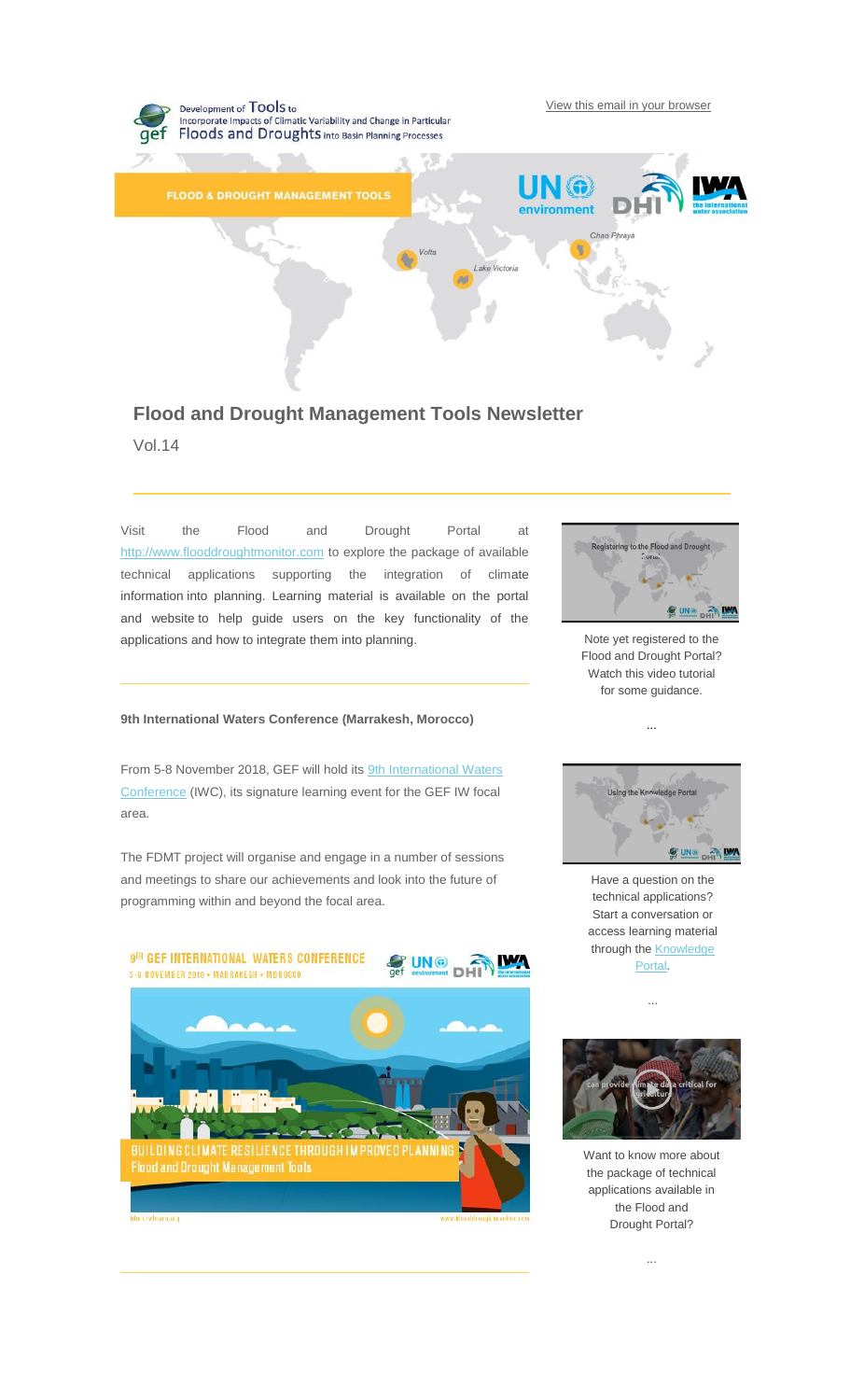#### **Interpreting climate information for water utilities**

Access to climate information is essential for any good planning and management methodology. The information needed for planning exists, however the challenge for water utilities is in interpreting and understanding how the information can inform, for example, their Water Safety Planning, particularly relating to hazard and risk mitigation. Watch the webinar recording to understand the methodology on how water utilities can use and interpret climate information from selected data sets (e.g. rainfall, temperature, etc.) in their short- to long-term planning to become more climate resilient.



# **Planning for Floods and Droughts: Reflections and Future Opportunities**



On 2 October 2018, an event titled "Planning for Floods and Droughts: Reflections and Future Opportunities" was organised at the United Nations in Nairobi, Kenya. The event brought high level representatives together to discuss the ongoing transition towards using data tools solutions in water management, with perspectives and lessons learned from project stakeholders and partners and beyond. For more information, visit the event page [here.](https://iwlearn.us10.list-manage.com/track/click?u=8bbdb269839c989b496215cbf&id=cb3462d494&e=be65420029)



A smart approach towards climate change (IWA). Read [more...](https://iwlearn.us10.list-manage.com/track/click?u=8bbdb269839c989b496215cbf&id=87451f9965&e=be65420029)

#### **News**



Linking Flood and Drought Data to Water Safety Planing | Matthew Damons (Emanti Management Group Ltd.): [Part 1](https://iwlearn.us10.list-manage.com/track/click?u=8bbdb269839c989b496215cbf&id=424a6f3996&e=be65420029) | [Part 2](https://iwlearn.us10.list-manage.com/track/click?u=8bbdb269839c989b496215cbf&id=2711673b6d&e=be65420029) | Part [3](https://iwlearn.us10.list-manage.com/track/click?u=8bbdb269839c989b496215cbf&id=3dbe35b1de&e=be65420029) | [Part 4](https://iwlearn.us10.list-manage.com/track/click?u=8bbdb269839c989b496215cbf&id=4b653c369b&e=be65420029) | [Part 5](https://iwlearn.us10.list-manage.com/track/click?u=8bbdb269839c989b496215cbf&id=1d46dd3718&e=be65420029)

...



"A better future under climate change" | BINGO is providing practical knowledge and tools to end users, water managers, decision and policy enabling them to better cope with climate risks, including droughts and floods. [Read more...](https://iwlearn.us10.list-manage.com/track/click?u=8bbdb269839c989b496215cbf&id=5675c723cf&e=be65420029)





Flood and Drought Resilience Building Effort by Hydro and Agro Informatics Institute within the Asia Pacific Advanced Network's Activities (HAII). [Read more...](https://iwlearn.us10.list-manage.com/track/click?u=8bbdb269839c989b496215cbf&id=a095f657e2&e=be65420029)

...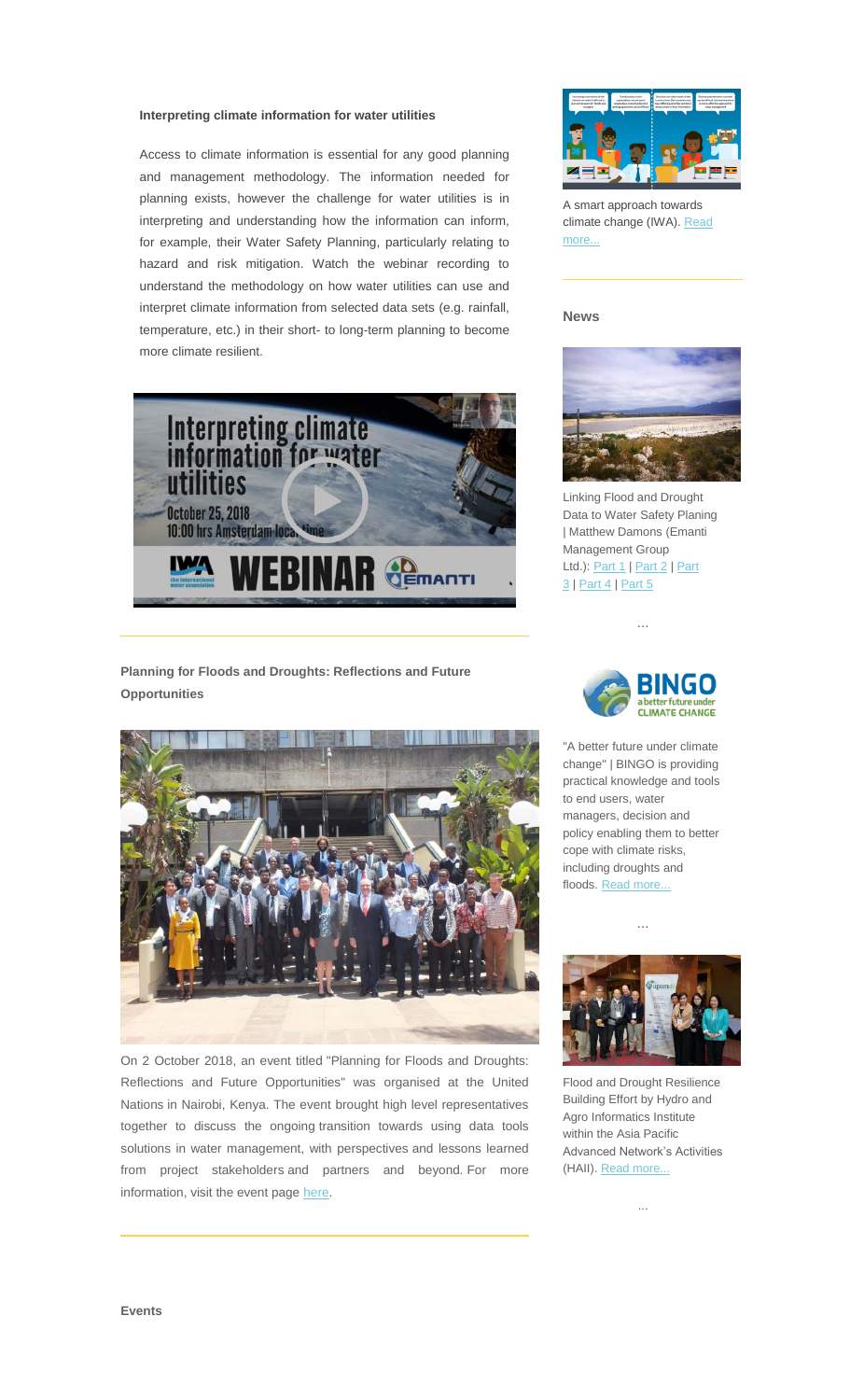#### *Past events*

- [Planning for Floods and Droughts: Reflections](https://iwlearn.us10.list-manage.com/track/click?u=8bbdb269839c989b496215cbf&id=0f2c8c6439&e=be65420029) and Future [opportunities](https://iwlearn.us10.list-manage.com/track/click?u=8bbdb269839c989b496215cbf&id=0f2c8c6439&e=be65420029) | Nairobi, Kenya | 2 October 2018
- 4th Project Steering Committee Meeting | Nairobi, Kenya | 3- 4 October 2018
- Webinar: [Interpreting climate information for water utilities](https://iwlearn.us10.list-manage.com/track/click?u=8bbdb269839c989b496215cbf&id=d82933c46b&e=be65420029) | 25 October 2018

## *Upcoming events*

- [9th International Waters Conference](https://iwlearn.us10.list-manage.com/track/click?u=8bbdb269839c989b496215cbf&id=ed4496434a&e=be65420029) | Marrakesh, Morocco | 5-8 November 2018
	- o Workshop: [Using planning tools to support TDA/SAP](https://iwlearn.us10.list-manage.com/track/click?u=8bbdb269839c989b496215cbf&id=206fdba201&e=be65420029)  [development and updates](https://iwlearn.us10.list-manage.com/track/click?u=8bbdb269839c989b496215cbf&id=206fdba201&e=be65420029)
	- o Clinic: [How can I better plan for floods and droughts?](https://iwlearn.us10.list-manage.com/track/click?u=8bbdb269839c989b496215cbf&id=5dff782e46&e=be65420029)
- Webinar: [Climate Resilient Water Safety Planning](https://iwlearn.us10.list-manage.com/track/click?u=8bbdb269839c989b496215cbf&id=dfb34c79bc&e=be65420029) | November 28, 2018 (Don't forget to register!)

The FDMT project is always looking for opportunities to promote project outputs and engage with key stakeholders. If you are aware of any relevant events, please do not hesitate to contact the project team.

...



About Drought announces drought conference (Oxford, 20-21 March 2019). Read [more...](https://iwlearn.us10.list-manage.com/track/click?u=8bbdb269839c989b496215cbf&id=57b10c2da4&e=be65420029)

...



וויה כוווסוכ<br>Dina state #CaringForOurFuture

"Caring for our Future" | Quarterly newsletter of the GEF-funded Integrating Water, Land and Ecosystems Management in Caribbean Small Island Developing States Project (IWEcoLink). [Read more..](https://iwlearn.us10.list-manage.com/track/click?u=8bbdb269839c989b496215cbf&id=bed712dab5&e=be65420029)[.](https://iwlearn.us10.list-manage.com/track/click?u=8bbdb269839c989b496215cbf&id=3c75a9585c&e=be65420029)

...



Workshop explores how the African Flood and Drought Monitor (AFDM) system can support farmers to address drought challenges in Southern Africa. [Read more...](https://iwlearn.us10.list-manage.com/track/click?u=8bbdb269839c989b496215cbf&id=24247d76c0&e=be65420029)

#### **Contribute to the 15th and final FDMT newsletter**

The 15th edition of the FDMT Newsletter will be the last under the project. The newsletter will be released towards the end of the year. We welcome your contributions showcasing the work you are doing to help improve water resources management in the context of climate variability and change, or highlighting the work other basin stakeholders are undertaking. Please share your contribution with Raul Glotzbach [\(Raul.Glotzbach@iwahq.org\)](mailto:Raul.Glotzbach@iwahq.org?subject=FDMT_Newsletter%20contribution).

Previous editions of the FDMT newsletter are available on the project website: [fdmt.iwlearn.org/docs/newsletters.](https://iwlearn.us10.list-manage.com/track/click?u=8bbdb269839c989b496215cbf&id=e291da2668&e=be65420029)

**Contacts**



[Oluf Jessen, DHI](mailto:ozj@dhigroup.com) [Katharine Cross, IWA](mailto:katharine.cross@iwahq.org)